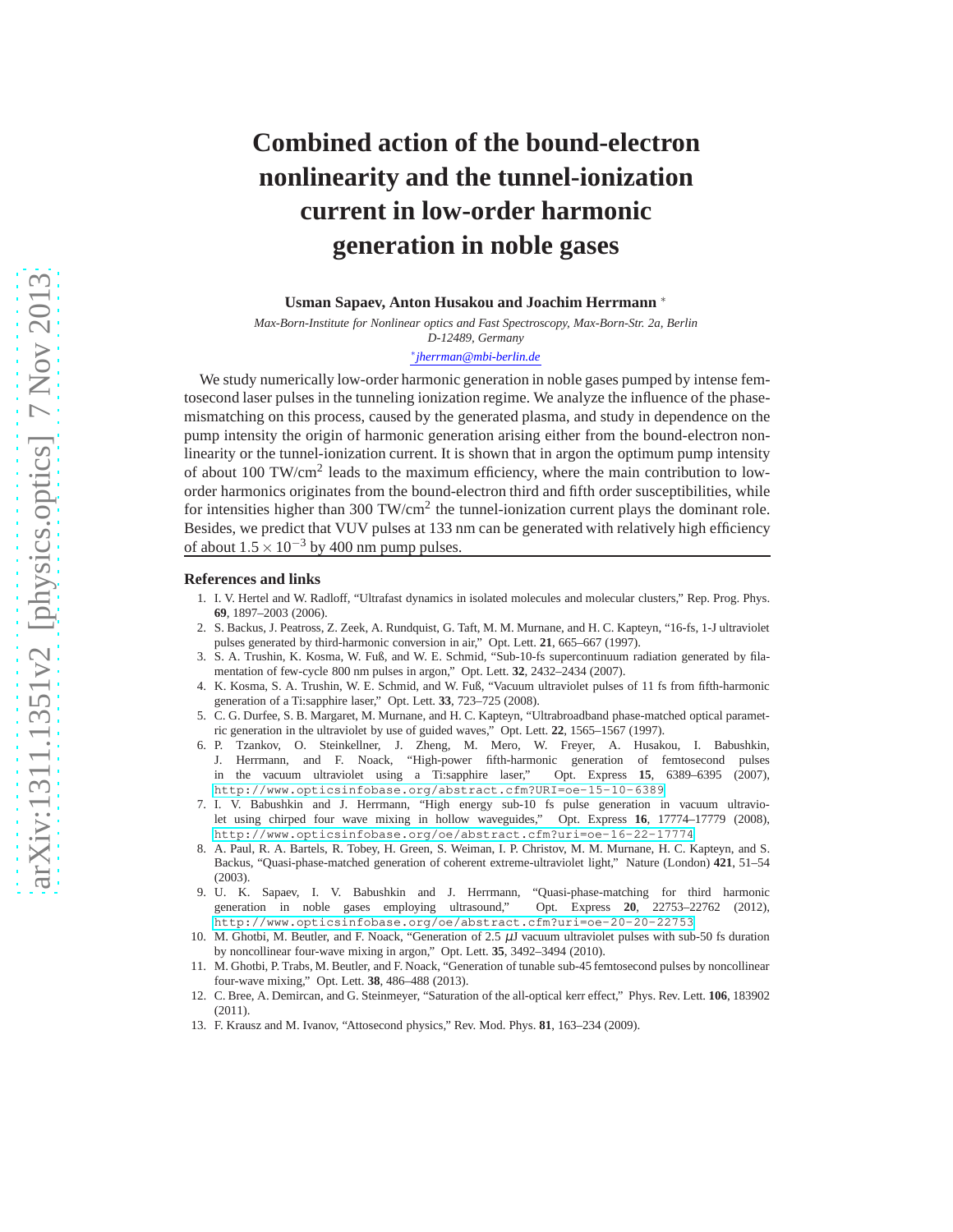- <span id="page-1-0"></span>14. F. Brunel, "Harmonic generation due to plasma effects in a gas undergoing multiphoton ionization in the highintensity limit," J. Opt. Soc. Am. B **7**, 521–526 (1990).
- <span id="page-1-1"></span>15. N. H. Burnett, C. Kan, and P. B. Corkum, "Ellipticity and polarization effects in harmonic generation in ionizing neon," Phys. Rev. A **51**, 3418–3420 (1995).
- <span id="page-1-2"></span>16. E. V. Vanin, A. V. Kim, A. M. Sergeev, M. C. Downer, "Excitation of ultrashort bursts of harmonics of the radiation during ionization of a gas by an intense light pulse," Sov. Phys. JETP Lett. **58**, 900–906 (1993).
- <span id="page-1-3"></span>17. E. E. Serebryannikov, A. J. Verhoef, A. Mitrofanov, A. Baltu˘ska, and A. M. Zheltikov, "Ellipticity and polarization effects in harmonic generation in ionizing neon," Phys. Rev. A **80**, 053809 (2009).
- <span id="page-1-4"></span>18. K. Y. Kim, J. H. Glownia, A. J. Taylor, and G. Rodriguez, "Terahertz emission from ultrafast ionizing air in symmetry-broken laser fields," Opt. Express **15**, 4577–4584 (2007), <http://www.opticsinfobase.org/oe/abstract.cfm?uri=oe-15-8-4577>.
- <span id="page-1-13"></span>19. I. Babushkin, W. Kuehn, C. Köhler, S. Skupin, L. Bergé, K. Reimann, M. Woerner, J. Herrmann, and T. Elsaesser, "Ultrafast spatiotemporal dynamics of terahertz generation by ionizing two-color femtosecond pulses in gases," Phys. Rev. Lett. **105**, 053903 (2010).
- <span id="page-1-5"></span>20. I. Babushkin, S. Skupin, A. Husakou, C. Köhler, E. Cabrera-Granado, L. Bergé, and J Herrmann, "Tailoring terahertz radiation by controlling tunnel photoionization events in gases," New. J. Phys. **13**, 123029 (2011).
- <span id="page-1-6"></span>21. C. W. Siders, G. Rodriguez, J. L. W. Siders, F. G. Omenetto, and A. J. Taylor, "Measurement of ultrafast ionization dynamics of gases by multipulse interferometric frequency-resolved optical gating," Phys. Rev. Lett. **87**, 263002 (2001).
- <span id="page-1-7"></span>22. J. Verhoef, A. V. Mitrofanov, E. E. Serebryannikov, D. V. Kartashov, A. M. Zheltikov, and A. Baltušhka, "Optical Detection of Tunneling Ionization," Phys. Rev. Lett. **104**, 163904 (2010).
- <span id="page-1-8"></span>23. C. W. Siders, N. C. Turner, M. C. Downer, A. Babine, A. Stepanov, and A. M. Sergeev, "Blue-shifted thirdharmonic generation and correlated self-guiding during ultrafast barrier suppression ionization of subatmospheric density noble gases," J. Opt. Soc. Am. B **13**, 330–335 (1996).
- <span id="page-1-9"></span>24. J. F. Ward and G. H. C. New, "Optical third harmonic generation in gases by a focused laser beam," Phys. Rev. **185**, 57–72 (1969).
- <span id="page-1-10"></span>25. G. C. Bjorklund, "Effects of focusing on third-order nonlinear processes in isotropic media," IEEE J. Quantum Electron. **11**, 287–296 (1975).
- <span id="page-1-11"></span>26. A. V. Husakou and J. Herrmann, "Supercontinuum generation of higher-order solitons by fission in photonic crystal fibers," Phys. Rev. Lett. **87**, 203901 (2001).
- <span id="page-1-12"></span>27. M. V. Ammosov, N. Delone, and V. P. Kraĭnov, "Tunnel ionization of complex atoms and of atomic ions in an alternating electromagnetic field," Sov. Phys. JETP **91**, 2008–2013 (1986).
- <span id="page-1-14"></span>28. Z. Chang, *Fundamentals of Attosecond Optics* (Tayor and Francis Group, 2011).
- <span id="page-1-15"></span>29. Z. Song, Y. Qin, G. Zhang, S. Cao, D. Pang, L. Chai, Q. Wanga, Z. Wangb, and Z. Zhang, "Femtosecond pulse propagation in temperature controlled gas-filled hollow fiber," Opt. Commun. **281,** 4109–4113 (2008).
- <span id="page-1-18"></span>30. C. Bree, "Nonlinear optics in the filamentation regime," Ph.D. Dissertation (2012), <http://edoc.hu-berlin.de/dissertationen/bree-carsten-2011-09-21/PDF/bree.pdf>.
- <span id="page-1-16"></span>31. V. Loriot, E. Hertz, O. Faucher, and B. Lavorel, "Measurement of high order Kerr refractive index of major air components," Opt. Express **17**, 13429–13434 (2009), <http://www.opticsinfobase.org/oe/abstract.cfm?uri=oe-17-16-13429>.
- <span id="page-1-17"></span>32. J. Ni, J. Yao, B. Zeng, W. Chu, G. Li, H. Zhang, C. Jing, S. L. Chin, Y. Cheng and Z. Xu, "Comparative investigation of third- and fifth-harmonic generation in atomic and molecular gases driven by midinfrared ultrafast laser pulses," Phys. Rev. A **84**, 063846 (2011).
- <span id="page-1-19"></span>33. W. F. Chan, G. Cooper, X. Guo, G. R. Burton, and C. E. Brion, "Absolute optical oscillator strengths for the electronic excitation of atoms at high resolution. III. The photoabsorption of argon, krypton, and xenon," Phys. Rev. A **46**, 149–171 (1992).

### **1. Introduction**

Low-order harmonic generation (LOHG) in gases pumped by ultrashort near-IR laser pulses is an important technique to generate ultraviolet (UV) and vacuum ultraviolet (VUV) femtosecond pulses for a wide variety of applications, in particular, for time-resolved spectroscopy of many molecules, clusters or biological specimens and for material characterization [\[1\]](#page-0-0). The use of noble gases as nonlinear medium instead of solid-state crystals is a preferable way to avoid strong dispersion, bandwidth limitations, low damage thresholds and strong absorption below 200 nm. In particular, by using different gases UV and VUV pulses with a duration down to 11 fs have been generated by third [\[2,](#page-0-1)[3\]](#page-0-2) and fifth harmonic [\[4\]](#page-0-3) conversion. Similar to other nonlinear frequency conversion processes, the efficiency of LOHG in gases is usually relatively low in practice. This is mainly caused by two factors: first, low conversion results from relatively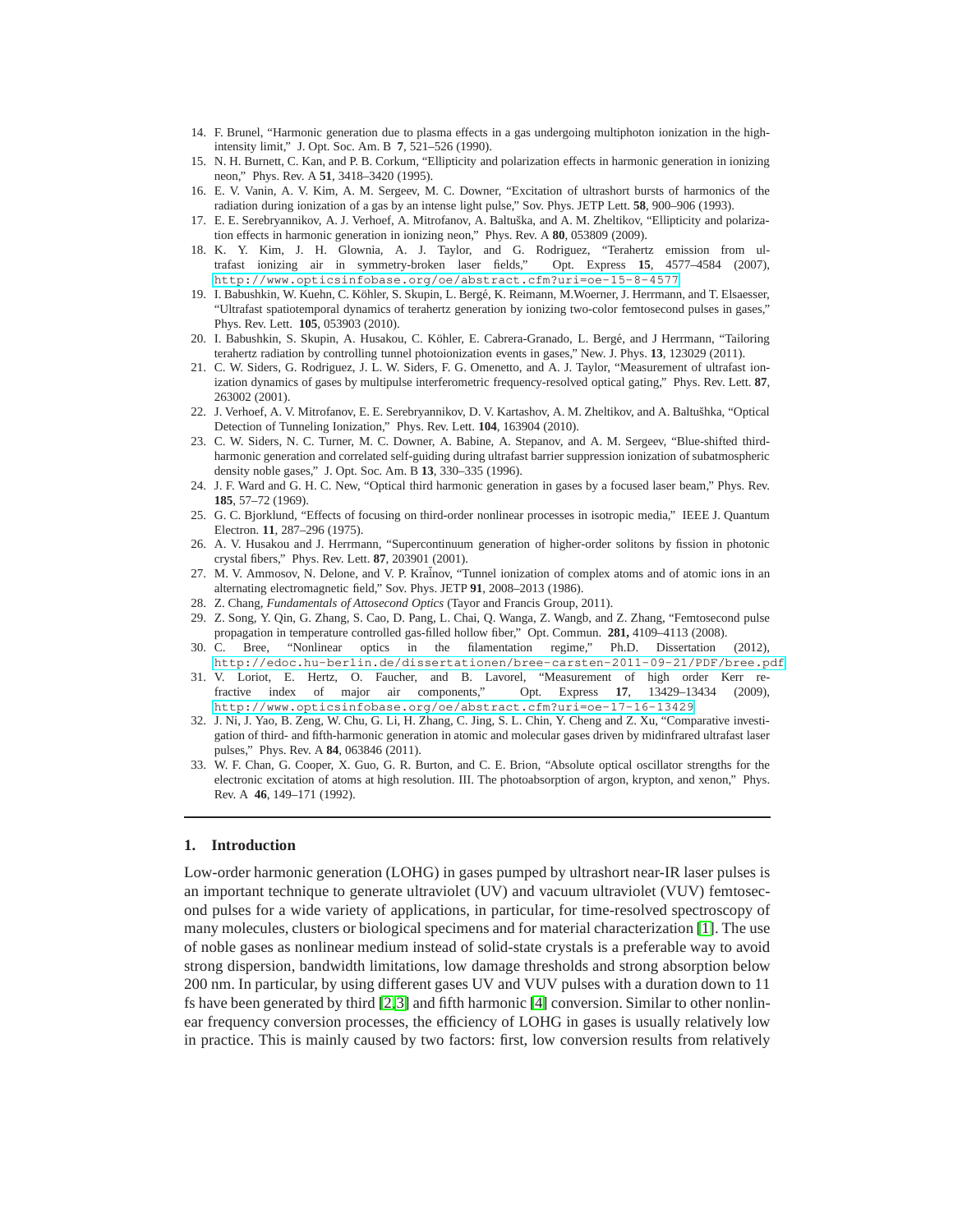small values of the third (and higher) order susceptibilities compared to crystalline media. A second problem is the realization of phase matching, which can be partially solved for various frequency transformation processes, e.g., by using the anomalous dispersion of hollow-core fibers [\[5](#page-0-4)[–7\]](#page-0-5), modulated hollow-core waveguides [\[8\]](#page-0-6), a modulated third order nonlinearity by ultrasound [\[9\]](#page-0-7) or by noncollinear four-wave mixing [\[10,](#page-0-8) [11\]](#page-0-9).

In the intensity range below the ionization threshold the efficiency of frequency transformation increases with increasing pump intensity. However, as soon as the intensity rises above the ionization threshold, different additional processes play a role leading to a more complex dynamics. On the one hand the effective third-order nonlinearity decreases, since  $\chi^{+(3)}$  of an ionized gas is lower than  $\chi^{(3)}$  of a corresponding neutral gas [\[12\]](#page-0-10). On the other hand harmonics of the fundamental frequency emerge due to the ionization of the atoms and the interaction of the freed electrons with the intense pump field. The majority of studies of harmonic generation have been performed for relatively high orders of harmonics much in excess of the ionization potential which is well described by the three-step process of ionization, acceleration in the continuum and recombination with the parent ion (see e.g.  $[13]$ ). Much less studied is an additional, physically different, mechanism of optical harmonic generation. In the regime of tunneling ionization the density of ionized electrons shows extremely fast, nearly stepwise increases at every half-cycle of the laser field. This stepwise modulation of the tunnel ionization current induces optical harmonic generation [\[14\]](#page-1-0), which arises in the first stage of ionization and not in the final recombination stage in the three-step model. As shown in [\[15\]](#page-1-1), the emission of the lowest harmonics up to about 9 are accounted for with the tunnel ionization current while higher orders are attributed with the recombination process. Further theoretical studies of this process has been published in [\[16,](#page-1-2) [17\]](#page-1-3). Note that the generation of THz pulses by two-color femtosecond pulses is also intrinsically connected to the optically induced step-wise increase of the plasma density due to tunneling ionization [\[18–](#page-1-4)[20\]](#page-1-5).

To date only few direct experimental observations of harmonic generation or frequency mixing due to the modulation of the tunnel ionization current has been reported [\[21,](#page-1-6)[22\]](#page-1-7). On the other hand the generation of third harmonics with efficiencies up to the range of  $10^{-3}$  in a noble gas with pump intensities significantly larger than necessary for ionization has been reported in [\[2,](#page-0-1) [23\]](#page-1-8). Detections of this type of nonlinear response in the regime with intensites above the ionization threshold requires better understanding of the complex dynamics and insight into the competition of harmonic generation originating from atomic or ionic susceptibilities of bound states and the tunneling ionization current. The present paper is devoted to a theoretical study of this issue. Since here only low orders up to 7 are considered we neglect the recombination process and consider only the first stage of ionization. At least, up to our knowledge the combined occurrence of the two mechanisms by the bound-electron third (and higher) order nonlinearity and the tunnel-ionization current were not studied before.

#### **2. Fundamentals**

Third harmonic generation (THG) in gases by focused beams for pump intensities below the ionization threshold has been studied theoretically already four decades ago [\[24,](#page-1-9) [25\]](#page-1-10). In the regime of tunneling ionization besides the nonlinearity due to bound electron states additional processes come into play which has to be accounted for. In particular, the sub-cycle temporal dynamic of the laser field plays an essential role in the ionization process. Therefore, in the theoretical description the slowly-varying envelope approximation requires the solution of a complicated, strongly coupled system of partial differential equations and would result in increased numerical errors due to relatively short (down to 8 fs) durations of harmonic pulses. Since backward propagating field components are small we can use the unidirectional pulse propagation equation for the description of pulse propagation [\[26\]](#page-1-11). As will be seen later the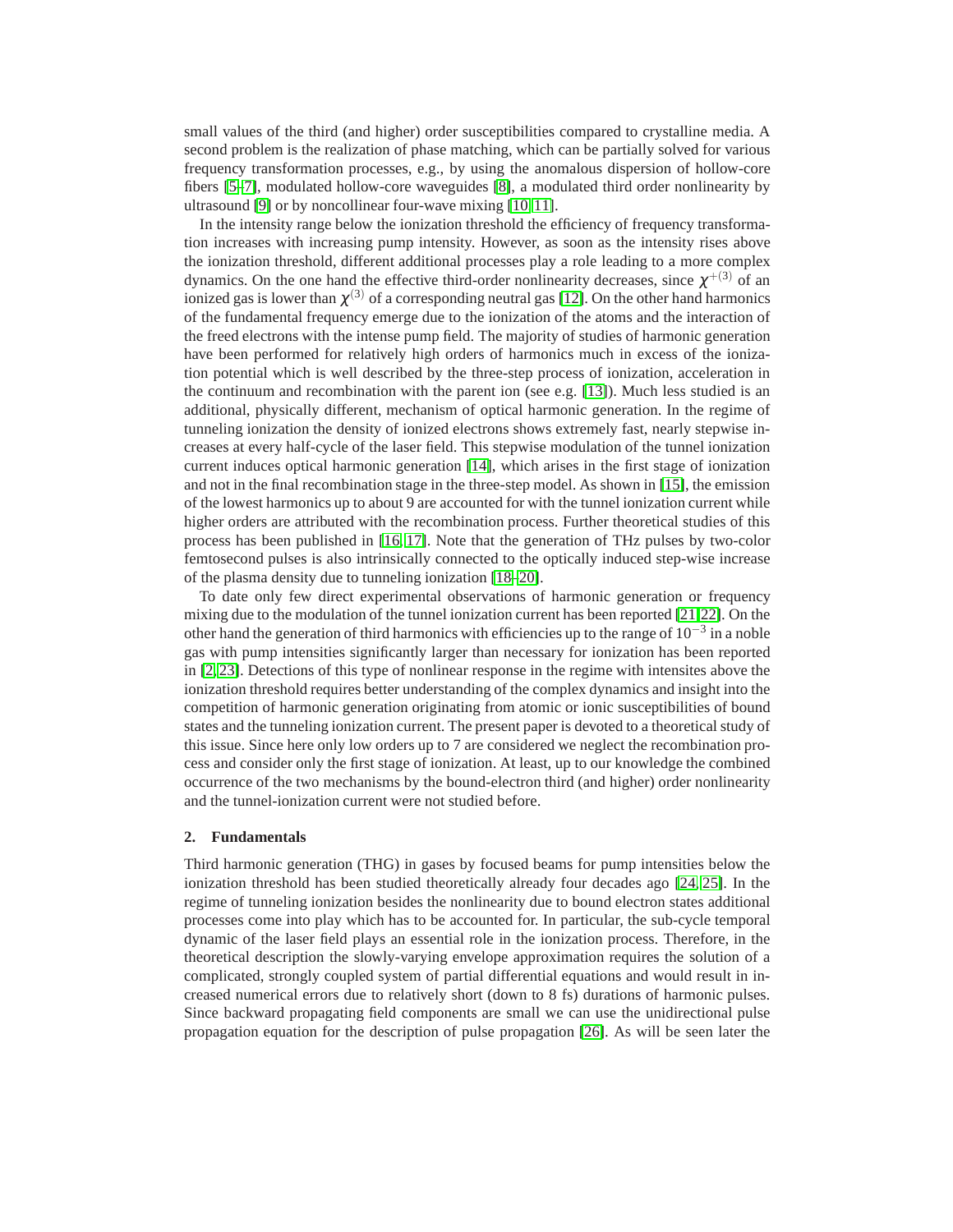effective propagation length is much smaller than the Rayleigh length, therefore we can neglect the diffraction term. Correspondingly the following basic equation for the electric field of linear polarized pulses will be used:

$$
\partial_z \hat{E}(\omega) = ik(\omega)\hat{E}(\omega) + i\frac{\mu_o \omega^2}{2k(\omega)}\hat{P}_{NL}(\omega)
$$
(1)

Here  $\hat{E}(\omega)$  is the Fourier transform of the electric field  $E(t)$ ;  $k(\omega) = cn(\omega)/\omega$  is the frequencydependent wavenumber,  $\omega$  is the angular frequency, *c* is the speed of light and  $n(\omega)$  is the frequency-dependent refractive index of the chosen gas;  $\mu_0$  is the vacuum permeability. The first term on the right-hand side of Eq. (1) describes linear dispersion of the gas. The nonlinear polarization is  $\hat{P}_{NL}(\omega) = \hat{P}_{Bound}(\omega) + i\hat{J}_{e}(\omega)/\omega + i\hat{J}_{Loss}(\omega)/\omega$  with  $\hat{P}_{Bound}(\omega)$  being the nonlinear polarization caused by the bound electron states,  $\hat{J}_e(\omega)$  being the electron current and  $\hat{J}_{Loss}(\omega)$  being the loss term due to photon absorption during ionization. The plasma dynamics is described by the free electron density  $\rho(t)$ , which can be calculated by:

$$
\partial_t \rho(t) = W_{ST}(t)(\rho_{at} - \rho(t))
$$
\n(2)

where  $\rho_{at}$  is the neutral atomic density;  $W_{ST}(t)$  is the quasistatic tunneling ionization rate for hydrogenlike atoms [\[27\]](#page-1-12)  $W_{ST}(t) = 4\omega_a (r_h)^{2.5} (|E_a|/E(t)) \exp(-2r^{1.5}|E_a|/3E(t))$ , where  $E_a = m_e^2 q^5 / (4\pi \varepsilon_o)^3 \hbar^4$ ,  $\omega_a = m_e q^4 / (4\pi \varepsilon_o)^2 \hbar^3$  and  $r_h = U_{Ar}/U_h$ ,  $U_h$  and  $U_{Ar}$  are the ionization potentials of hydrogen and argon, correspondingly;  $P_{Bound}(t) = \varepsilon_o \chi^{(3)} (1 - \rho(t)/\rho_{at}) E(t)^3 +$  $\chi^{+(3)}(\rho(t)/\rho_{at})E(t)^3 + \chi^{(5)}(1-\rho(t)/\rho_{at})E(t)$ ,  $\varepsilon_o$  is the vacuum permittivity;  $m_e$  and *q* being the electron mass and charge, respectively;  $\chi^{(3)}$  and  $\chi^{(5)}$  are third and fifth order susceptibilities of neutral gas, correspondingly, while  $\chi^{+(3)}$  is that of ionized gas. In the following we consider nearly collimated beams with diameter corresponding to a Rayleigh length larger than the propagation lengths. In addition, for these parameters the pump power is below the selffocusing power. Therefore, we can neglect diffraction in the numerical model. The transverse macroscopic plasma current  $J_e(t)$  is determined by [\[19\]](#page-1-13):

$$
\partial_t J_e(t) + v_e J_e(t) = \frac{q^2}{m_e} E(t) \rho(t)
$$
\n(3)

where  $v_e$  is the electron collision rate (for argon  $v_e \approx 5.7 \text{ ps}^{-1}$ ). Finally, the ionization energy loss is determined by  $J_{Loss}(t) = W_{ST}(t)(\rho_{at} - \rho(t))U_{Ar}/E(t)$ . A critical condition for an efficient frequency transfer to harmonics is the realization of phasematching which for intensities larger than the ionization threshold is sensitively influenced by the plasma contribution to the refraction index. The change of the linear refractive index of argon at the maximum of the pulse intensity *I* ′ (assuming Gaussian pulse shape), owing to the formation of laser plasma with a free electron density  $\rho'$  and the Kerr nonlinearity, is given by (see e.g., [\[28,](#page-1-14) [29\]](#page-1-15)):

$$
n(\omega, I', \rho') = n_e(\omega, \rho') + \Delta n_{Kerr}(I', \rho') + \Delta n_{Plasma}(\omega, \rho')
$$
\n(4)

where  $n_e(\omega, \rho') = (n^o(\omega) - 1)(1 - \rho'/\rho_{at}) + 1$ ,  $\Delta n_{Kerr}(I', \rho') = I'[n_2(1 - \rho'/\rho_{at}) + n^+_2\rho' +$ *I*<sup>'</sup> $n_4(1 - \rho'/\rho_{at})$ ] and Δ $n_{Plasma}(\omega, \rho') = -q^2\rho'/(2\varepsilon_0 m_e \omega^2)$ .

The nonlinear susceptibility  $\chi^{(3)}$  for argon is well known from many independent measurements, while only few experimental results exist for the higher-order susceptibilities. In [\[31,](#page-1-16)[32\]](#page-1-17) coincident experimental date on  $\chi^{(5)}$  for argon which also agrees (up to sign) with a theoret-ical estimation [\[30\]](#page-1-18) can be found. On the other hand reported data for  $\chi^{(7)}$  differ by orders of magnitudes. Correspondingly, neglecting the weak frequency dependence we assume in the following parameters  $\chi^{(3)} = 3.8 \times 10^{-26} \text{ m}^2/\text{V}^2$  and  $\chi^{(5)} = -2.02 \times 10^{-47} \text{ m}^4/\text{V}^4$ .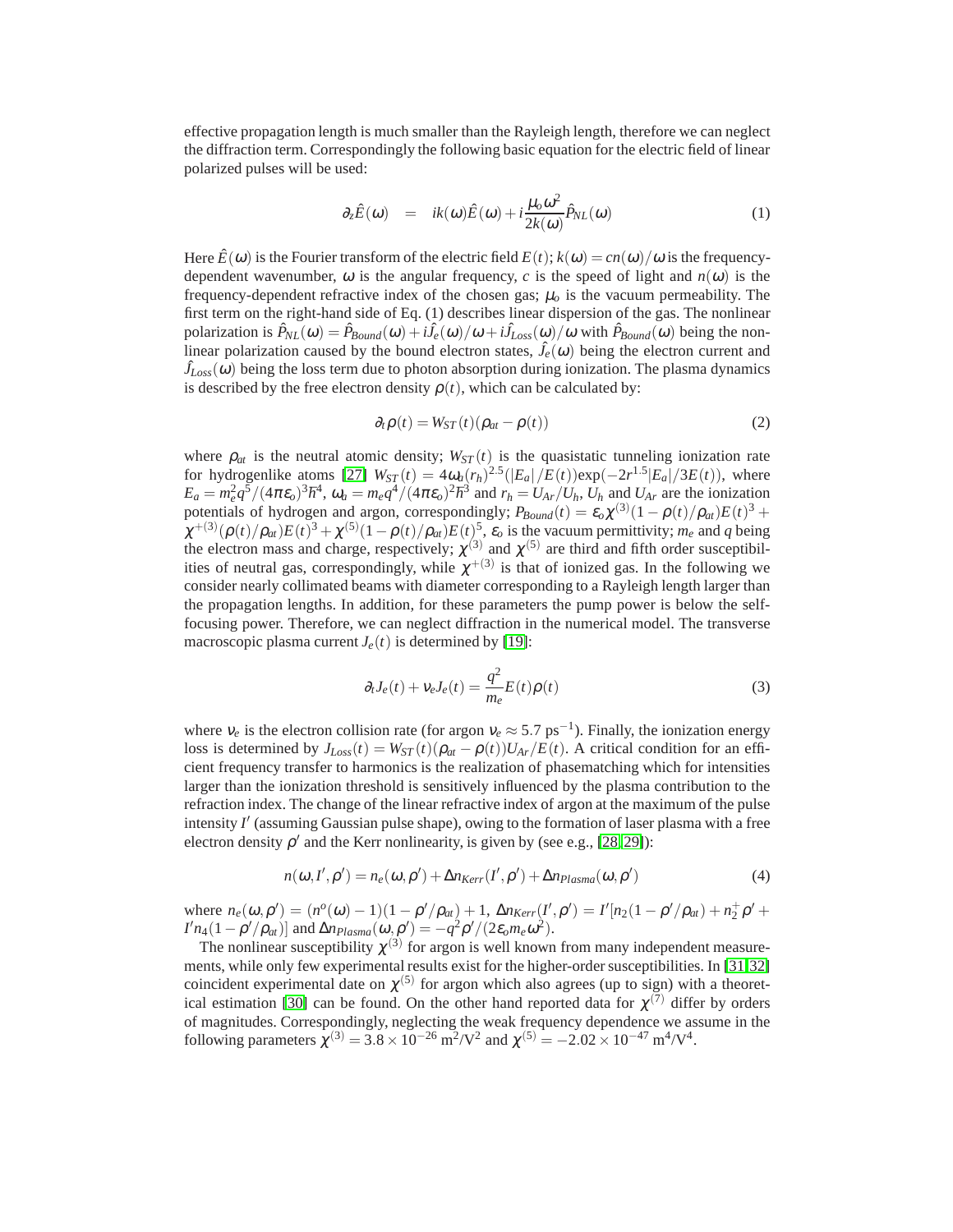

Fig. 1. Linear and nonlinear optical parameters of argon in the high-intensity regime (normal pressure  $P = 1$  atm) for a 20 fs pulse at 800 nm: (a) free electrons density at the trailing edge of the pulse normalized by the total number of atoms  $(2.7 \times 10^{25} \text{m}^{-3})$ ; (b) contributions of the nonlinear refractive index, caused by Kerr nonlinearity, when only  $n_2 = 1.1 \times 10^{-23} \text{m}^2/\text{W}$  (solid),  $n_2$  and  $n_4 = -0.36 \times 10^{-41} \text{m}^4/\text{W}^2$  [\[31\]](#page-1-16) (dashed),  $n_2$ ,  $n_4$ and ionized argon  $n_2^+ = 0.6 \times 10^{-23} \text{m}^2/\text{W}$  [\[12\]](#page-0-10) (dotted) are taken into account; (c) change of the total refractive index of pump (black), third (red), fifth (green) and seventh (blue), harmonics; (d) change of coherent length of third (red), fifth (green) and seventh (blue) harmonics.

Figure 1 shows some linear and nonlinear optical parameters of argon, calculated by using Eq. (4) for a 20 fs (FWHM) pump pulse at 800 nm in dependence on the pump intensity. Figure 1(a) shows the normalized plasma density after the pulse as a function of the pump intensity at the peak of the pulse. As can be seen full ionization at the trailing edge of the pulse occurs at around 450 TW/cm<sup>2</sup>. Figure 1(b) shows changes of the Kerr-type nonlinear refractive index contribution  $\Delta n_{Kerr}(I,\rho)$  taking into account (i) only n<sub>2</sub> of neutral argon (solid curve), (ii)  $n_2$  and  $n_4$  of neutral argon (dashed line) and (iii)  $n_2$ ,  $n_4$  and  $n_2^+$  of neutral and ionized argon (dotted line). Figure 1(c) shows the change of the refractive indexes of the fundamental frequency (black), third (red), fifth (green) and seventh (blue) harmonics. As can be seen the refractive indexes of the fundamental frequency and third harmonic are decreased down to a value smaller than unity. For higher intensities, the difference between the refractive indexes of the fundamental and the harmonics becomes larger, i.e., the generation of plasma electrons decreases the phase-matching length. This can be seen in Fig. 1(d) demonstrating the change of the coherent lengths  $(l_{coh} = \pi/|\Delta k_{2r+1}|)$  for different harmonics in dependence on the pump intensity. Here the coherent length strongly decreases above  $100 \text{ TW/cm}^2$  for all harmonics. Below we show that this behavior appears also in our full numerical calculations of Eqs. (1)- (3).

Neglecting bound electron contributions and the dependence of the pump intensity and plasma density on the propagation coordinate an analytical solution for the electric field of the harmonic has been derived in [\[14\]](#page-1-0). If we include the bound-electron contributions, the electric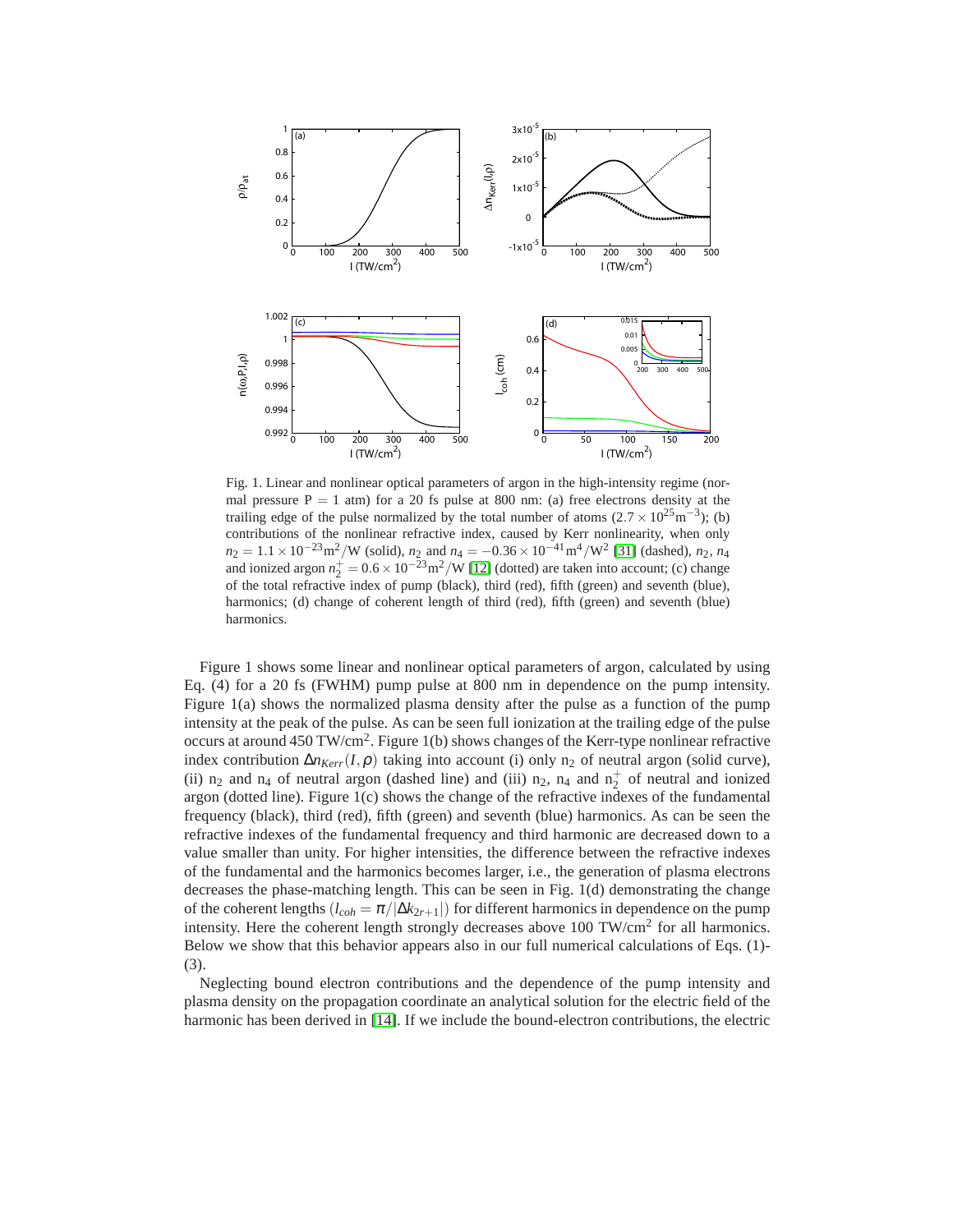field for the harmonics with order of  $2r + 1$  can be expressed as:

$$
E_{2r+1}(z) = \sqrt{A_P^2 + \delta_{1r}(A_3 + A_{51})^2 + \delta_{2r}A_{52}^2}\sin(\Delta k_{2r+1}z/2) / (\Delta k_{2r+1}/2)
$$
(5)

here  $A_p = -\Phi k_o / (8\pi r (2r+1)) (\omega_{pg} / \omega_o)^2 [\exp(-3r^2/\xi) + r/(r+1)\exp(-3(r+1)^2/\xi)] E_o$  $A_3 = 3\mu_0 c \epsilon_0 \chi^{(3)} E_0^3 \omega_0 / 8$ ,  $A_{51} = 15\mu_0 c \epsilon_0 \chi^{(5)} E_0^5 \omega_0 / 2$ ,  $A_{52} = 5\mu_0 c \epsilon_0 \chi^{(5)} E_0^5 \omega_0 / 32$ ;  $\delta_{ij}$  is Kronecker's symbol;  $\omega_{pg} = 4\pi \rho_{at} q^2 / m_e^2$  is the plasma frequency associated with the initial gas density;  $\Phi = 8\sqrt{3\pi}(\omega_a/\omega_o)\xi^{1/2} \exp(-2\xi/3), \xi = E_a/E_o, E_o, \omega_o$  and  $k_o$  are peak electric field, central angular frequency and wavenumber of pump, respectively;  $\triangle k_{2r+1}$  is wave mismatch for  $(2r+1)$ <sup>th</sup> harmonic. The term  $A_{51}$  describes the contribution of fifth-order susceptibility  $\chi^{(5)}$  to the generation of third harmonic. We note that the relative phase of the fields generated by bound-electrons and the plasma current is  $\pi/2$ . In the following we compare this solution with the numerical solutions of the full model as presented in Eqs. (1)-(3).



Fig. 2. Numerical and analytical calculations for a 20-fs transform limited pump pulse with a 100 TW/cm<sup>2</sup> peak intensity at 800 nm: (a) spectrum of the output pulse, calculated numerically with (red) and without (green) taking  $\chi^{(3)}$  and  $\chi^{(5)}$  into account; (b) efficiency conversion of third harmonic, calculated numerically (red) and analytically (black) for  $\chi^{(3)} \neq 0$ ,  $\chi^{(5)} \neq 0$ , and  $\chi^{(3)} = \chi^{(5)} = 0$  (c); (d) efficiency conversion of fifth (green) and seventh (blue) harmonics; (e) normalized free electron density in time domain (red) and plasma current (blue).

### **3. Numerical results for 800-nm pump**

In this chapter we present numerical solutions of Eqs.  $(1)$  to  $(3)$  using the split-step method with fast Fourier transformation and the fifth-order Runge-Kutta method for 800-nm pump pulses with a 100 TW/cm<sup>2</sup> peak intensity and 20-fs (FWHM) duration.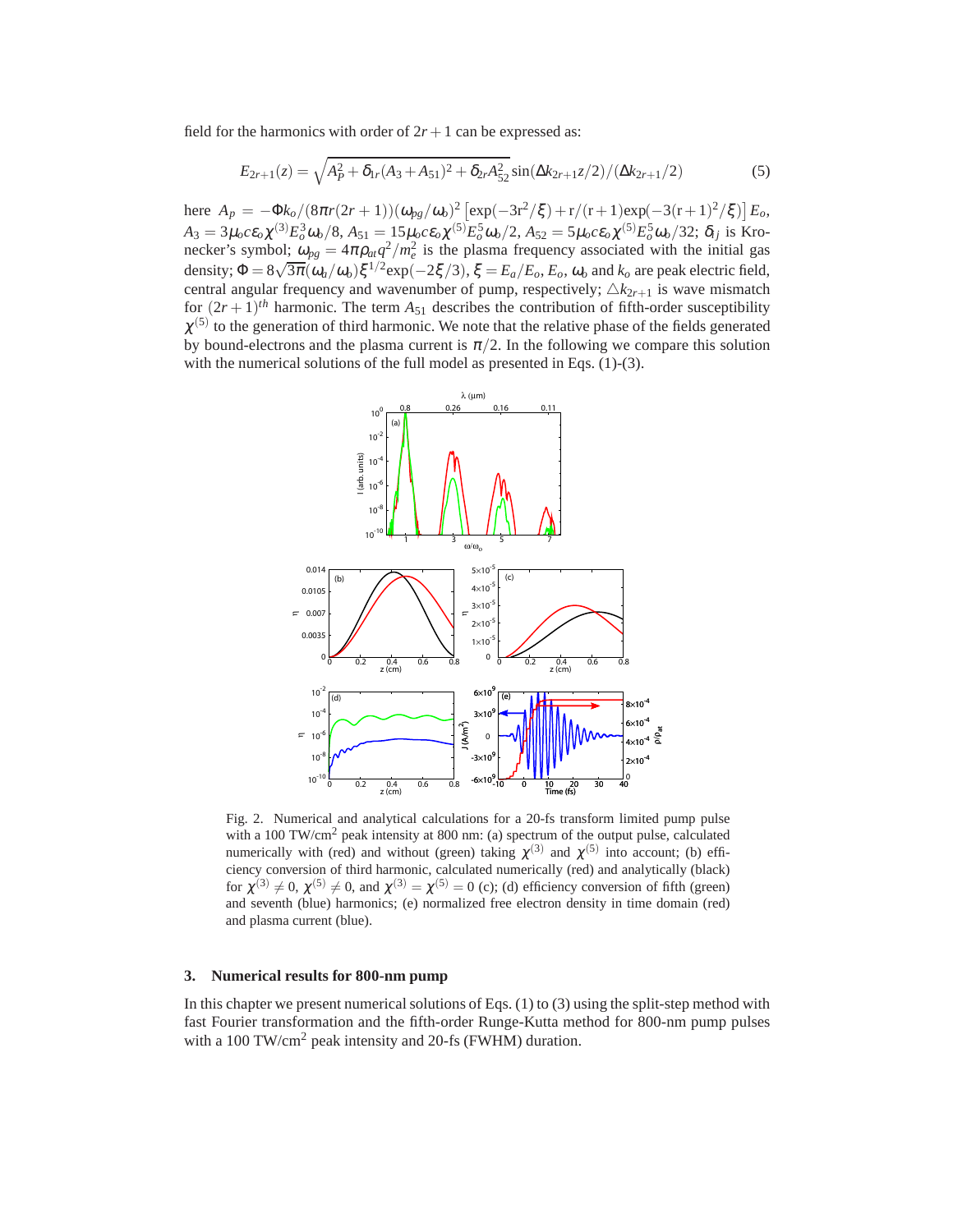The spectra in Fig. 2(a) calculated with (red) and without (green) contribution of  $\chi^{(3)}$  and  $\chi^{(5)}$  predict that LOHG is dominated by the bound electron contributions with the third and fifth order susceptibilities, since with  $\chi^{(3)} = 0$  and  $\chi^{(5)} = 0$  two order of magnitude lower efficiencies are predicted. In Fig. 2(b) and 2(c) analytical (black) and numerical (red) results for the efficiency of third harmonic conversion are compared for cases, when  $\chi^{(3)} \neq 0$  and  $\chi^{(5)} \neq 0$  (b) is included and for  $\chi^{(3)} = \chi^{(5)} = 0$  (c). Note that we calculated the efficiency by integration of the harmonic spectra.

The analytical results are calculated by Eq. (5), using the wave vector mismatch with a constant pump intensity and a plasma density taken from the input parameters. These results confirm the conclusions drawn from Fig. 2(a) that at the optimum intensity of about 100 W/cm<sup>2</sup> the bound-electron contribution is much larger than that of the tunnel ionization current. It should be noted that the maximum efficiency of the third harmonic of about 1.4 % appears at 0.4 cm, which is approximately equal to the coherent length, as seen from Fig. 1(d). Figure 2(d) shows the efficiency of conversions to the fifth (green) and seventh (blue) harmonics with maximum values of about  $10^{-4}$  and  $10^{-7}$ . In Fig. 2(e) the normalized plasma current and the plasma density are presented. Note the steplike nature of the density profile of free electrons (red curve), which explains the source of the harmonic generation due to the tunnel ionization current.



Fig. 3. Numerical calculations for a 20-fs transform limited pump pulse with 400 TW/cm<sup>2</sup> peak intensity at 800 nm: (a) spectrum of the output pulse, calculated with (red) and without (green) taking  $\chi^{(3)}$  and  $\chi^{(5)}$  into account; (b) conversion efficiencies of third (red) and fifth harmonics (black); (c) time profile of the pump at the input (blue) and output (red); (d) normalized density of free electron distribution (red) and plasma current (blue).

To study the regime where the tunnel-ionization current is dominant, in Fig. 3 results for LOHG are presented for a 20 fs pulse at 800 nm with an peak intensity of 400 TW/cm<sup>2</sup>. Due to the reduced coherence length the maximum conversion efficiencies are smaller than for the case of lower pump intensity in Fig. 2. Since the efficiencies are roughly the same independent on the inclusion of  $\chi^{(3)}$  and  $\chi^{(5)}$  in the model, we can conclude that the tunnel-ionization current is the main LOHG mechanism in this case.

Due to the high intensity significant spectral broadening caused by self-phase modulation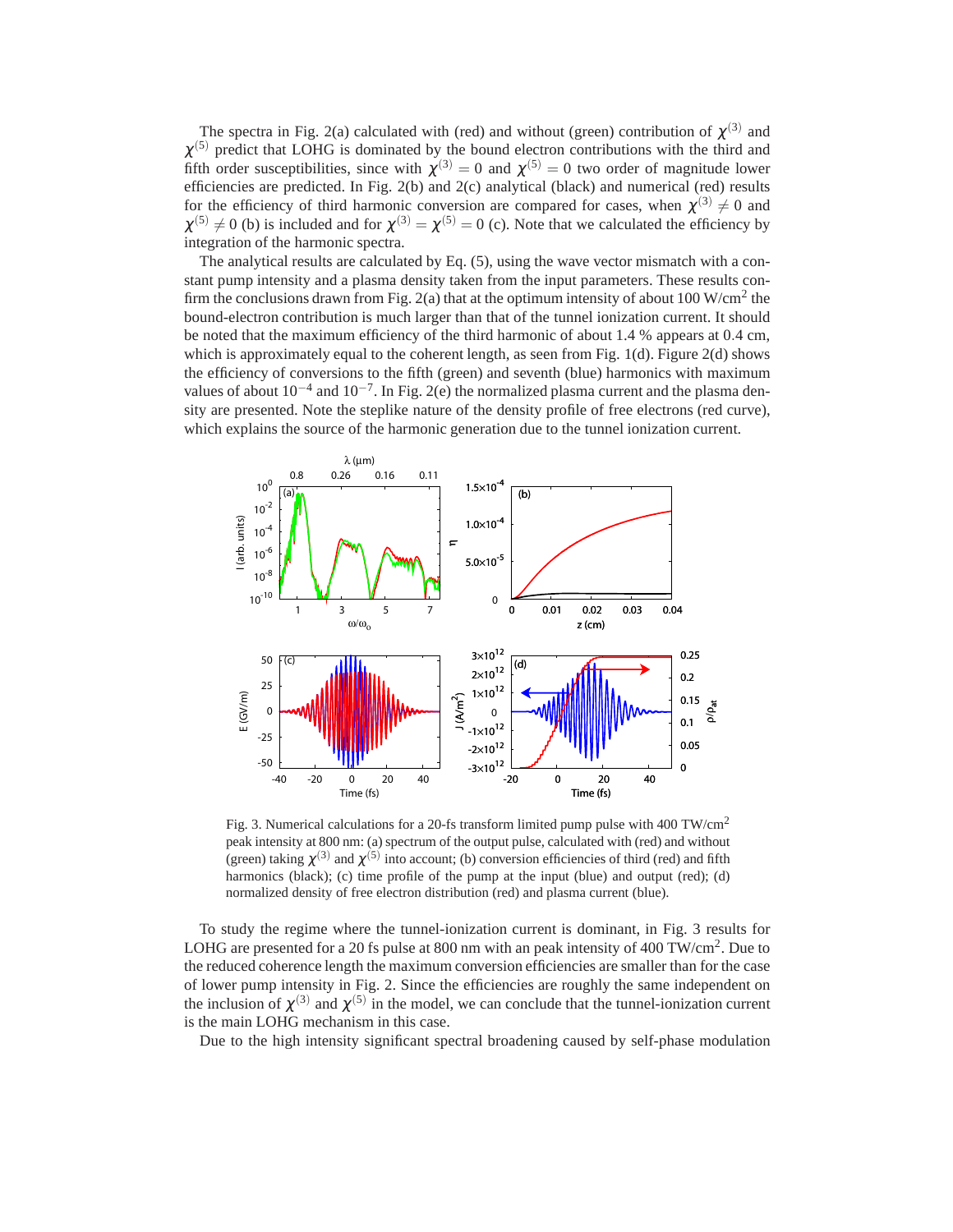can be seen. The dependence of the efficiencies on the propagation distance indicates pump depletion rather than loss of coherence, since it exhibits no maximum. Here pump depletion, owing to ionization loss, appears mainly in the pulse center, as shown in Fig. 3(c).

In order to analyze the roles of the  $\chi^{(3)},$   $\chi^{(5)}$  and  $\chi^{+(3)}$  nonlinearity and the tunnel-ionization current in dependence on the applied intensity range, we calculated the contribution to LOHG efficiencies of the two considered nonlinear optical processes in a large range of pump intensities. Figure 4 shows the conversion efficiencies in dependence on the pump intensity up to the 7 *th* harmonic from a 800-nm pump with a 20-fs duration, calculated at the coherent length of third harmonic. The contribution of  $\chi^{(3)}$  and  $\chi^{(5)}$  dominates up to 300 TW/cm<sup>2</sup>, while after approximately 300 TW/cm<sup>2</sup> the plasma current (red curves) becomes the main source for LOHG. The green curve in Fig. 4(a) shows results, which includes  $\chi^{+(3)}$  of the ionized gas. For high intensities up to 500 TW/cm<sup>2</sup> the efficiency of THG decreases down to the range of  $10^{-5}$ .



Fig. 4. Efficiency of LOHG in dependence on the pump intensity calculated for (a) third, (b) fifth and (c) seventh harmonic. Efficiencies were calculated with (blue) and without (red) taking  $\chi^{(3)}$  and  $\chi^{(5)}$  into account. Green curve in (a) shows results when  $\chi^{(3)}$ ,  $\chi^{(5)}$  and  $\chi^{+(3)}$  were taken into account. In (d) the change of the coherent length of third harmonic and the length of its temporal walk-off from the fundamental frequency are shown.

It seems to be surprising that even for relatively high intensities from 150 to 300 TW/cm<sup>2</sup> the contribution of the  $\chi^{(3)}$  and  $\chi^{(5)}$  process remains in the same order as that of the tunnelionization current. This can be explained by the fact, that full ionization only occurs at the trailing edge of the pulses, while at the leading edge the atoms are not ionized and boundelectron contributions still play a significant role. The length of temporal walk-off between the fundamental and the third harmonic is shown in Fig. 4(d). It is much larger than the coherent lengths, and therefore does not play a significant role during propagation.

A general observation arising from the results presented above is that the nonlinear susceptibilities  $\chi^{(3)}$  and  $\chi^{(5)}$  plays an important role in the formation of LOHG, especially for the third harmonic. Its contribution is dominant up to a pump intensity of 300 TW/cm<sup>2</sup> for argon at normal pressure. As similar behavior can be expected for other noble gases, although the corresponding intensities will vary dependent on the properties of the noble gas. The tunnelionization current is a main source for LOHG for intensities larger than approximately 300 TW/cm<sup>2</sup>, especially for the fifth and seventh harmonics. As noted above, the high-intensity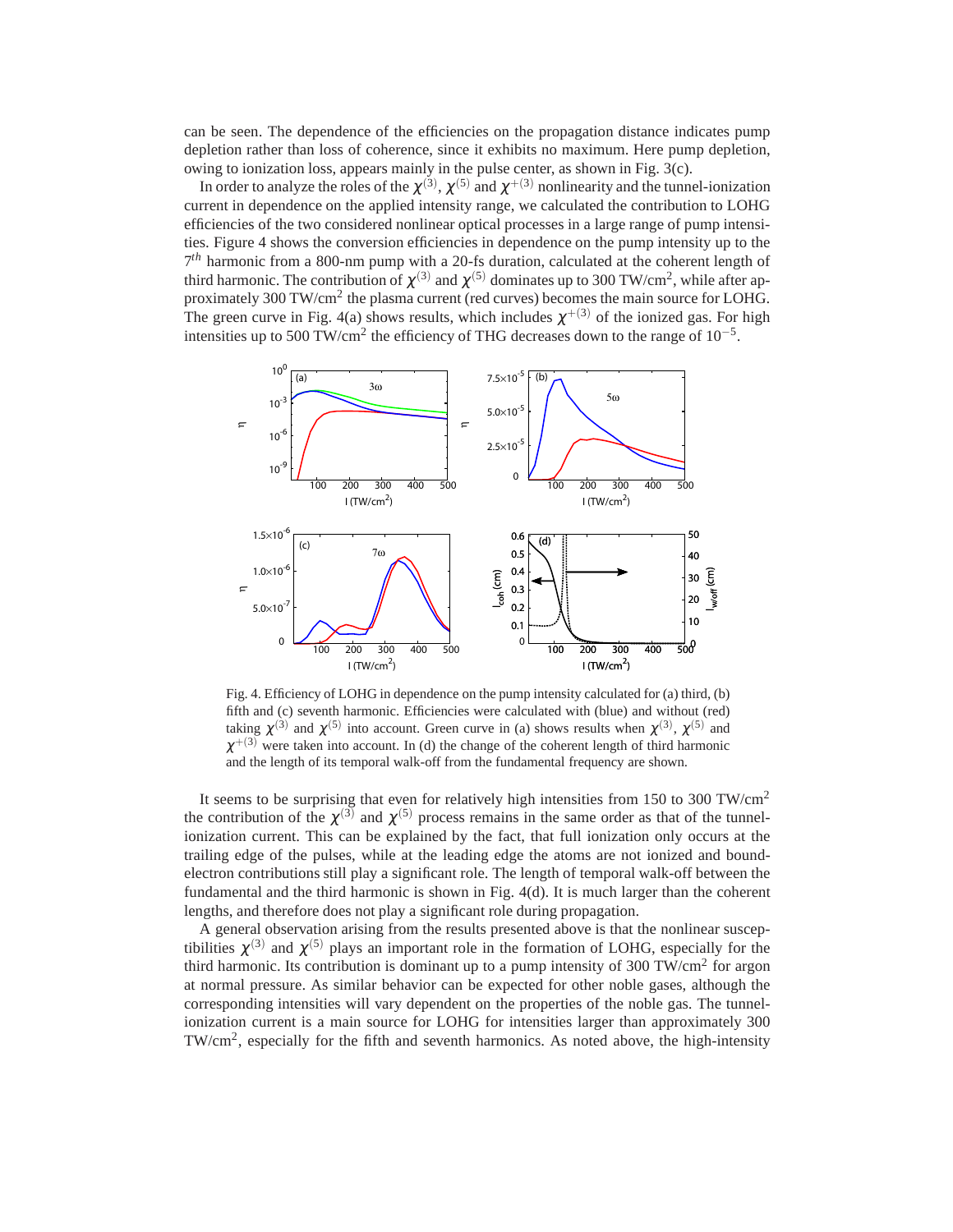regime of pump can not support highly efficient LOHG because of the the contribution of the ionized electrons to the refraction index and the associated increased phase mismatch. Below 100 TW/cm<sup>2</sup> , the coherent length is roughly constant, but for larger intensities it shows a sharp decrease as visible in Fig. 1(d) and Fig. 4(d). This establishes a range around 100 TW/cm<sup>2</sup> as optimum pump intensity for argon for the generation of the third and fifth harmonic.



Fig. 5. Results of numerical and analytical calculations for 400 nm pump pulses with 100 TW/cm<sup>2</sup> [(a),(b)] and 300 TW/cm<sup>2</sup> [(c), (d)]. In (a), (c) the spectrum of the output pulses, calculated with (red) and without (green) taking  $\chi^{(3)}$  and  $\chi^{(5)}$  are presented. In (b), (d) the efficiency of third harmonic, calculated numerically (red) and analytically (black) are shown.

#### **4. Numerical results for 400-nm pump**

Nowadays, the generation of pump pulses at 400 nm with high energy by second harmonic generation in nonlinear crystals from near-IR ones is a standard method. Using THG with these pump pulses allows frequency conversion with relative high efficiency into the VUV spectral range at 133 nm. Figure 5 shows the results for such pump pulses with two different peak intensities for 100 TW/cm<sup>2</sup> (a, b) and for 300 TW/cm<sup>2</sup> (c, d) and the same pulse duration of 20 fs. The coherent length for the third harmonic is around a  $0.05$  cm  $(0.024)$  cm for 100 (300) TW/cm<sup>2</sup>, calculated by Eq. (4) and visible in Fig. 5(b) and 5(d). The tendency visible from Figs. 2 and 3 that for a lower intensity THG is caused by the third and fifth order susceptibilities while for higher intensities the tunnel ionization current plays the dominant role, is also observed for 400 nm as can be seen by comparison of Fig. 5(a) and 5(c). The maximum THG efficiency of about  $1.5 \times 10^{-3}$  for a pump intensity of 100 TW/cm<sup>(2)</sup> [Fig. 4(b)] is in the same range as in the case of a 800 nm pump pulses compare [Fig. 2(b)], but now a spectral transformation to the VUV range at 133 nm is realized. Higher harmonic orders above third, experience high linear loss of in the vacuum ultraviolet region for argon [\[33\]](#page-1-19) due to the strong absorption band below 106 nm.